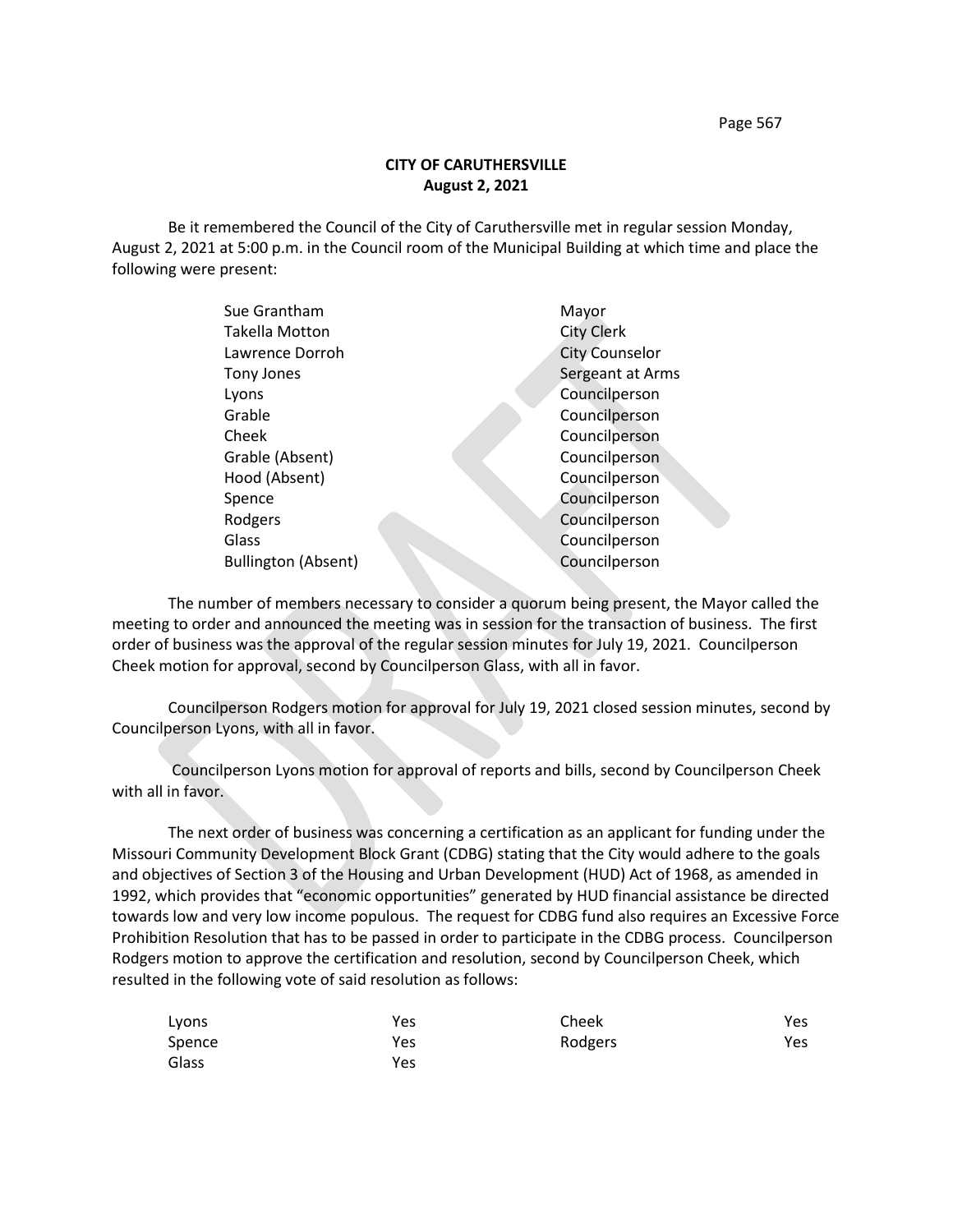Page 568

## **EXCESSIVE FORCE PROHIBITION RESOLUTION**

A resolution establishing rules and regulations regarding the use of excessive force during non-violent civil rights demonstrations, including physically barring access to a facility or location which is the subject of such demonstration, and providing penalties for violations thereof. In the City/County of

Missouri, as follows:

#### **ARTICLE I**

Section 1: The City/County hereby adopts and will enforce this policy prohibiting the use of excessive force by law enforcement agencies within its jurisdiction against any individual engaged in non-violent civil rights demonstrations. The city/county also prohibits the physical barring of any entrance or exit to such a facility and will enforce all applicable State laws in this regard.

## **ARTICLE II**

Section 1: Any person charged with a violation of any provision of this resolution will be served by the City/County with written notice stating the nature of the violation.

Section 2: Any person convicted of this violation shall be guilty of a misdemeanor and shall be fined an amount not to exceed one hundred (100) dollars for each violation. Each day on which such violation occurs shall be deemed to be a separate offense.

Section 3: Any person violating any of the provisions of this resolution shall become liable to the City/County for any expense, loss, or damage occasioned the City/County by reason of such violation.

**ARTICLE III** Passed and adopted by the City Council/County Commission of the City/County of  $\sim$ State of Missouri, on the contract of Missouri, on the contract of Missouri, on the contract of Missouri, and  $(20 - 1.5)$ 

MAYOR / PRESIDING COMMISSIONER

CITY/COUNTY CLERK

Seal

Attest:

Mayor Grantham asked the Council to review and provide any suggestions for the Armory rental agreement that was provided to them for the next meeting.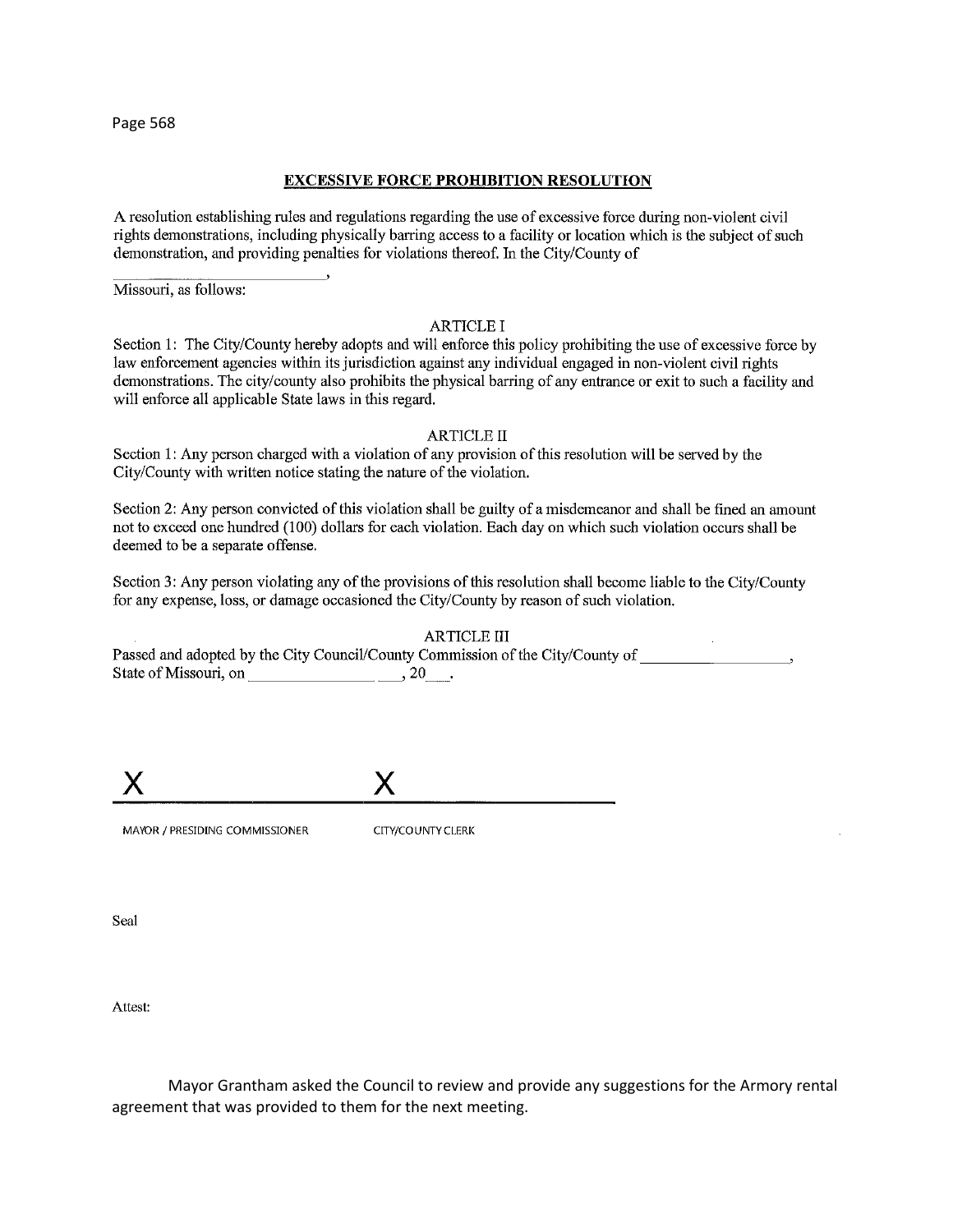Police report; Chief Tony Jones reported that they were investigating the hit and run that occurred Friday, July 30, 2021 on 15<sup>th</sup> St. and Truman intersection. The body of the victim was found Saturday in a ditch behind the Recreation Center by children. There's a suspect in custody, and they are waiting on whether or not the prosecutor will have enhanced charges.

Fire report; Fire calls from July 24, 2021 through August 2, 2021 are as follows: 7/24/21; Mobile home fire a total loss with the owner perishing in the fire on County Rd 553, 7/26/21; Vehicle fire with moderate damage on County Rd 524, 7/28/21; Fire alarm sounding with nothing being detected on County Rd 523, 7/29/21; Vehicle fire a total loss on Madison, 7/29/21; Vehicle fire with moderate damage on Franklin, 7/30/21; Vehicle fire with moderate damage on Cotton, 7/31/21; Small grass fire reported to 911 on Locust, 7/31/21; Fire alarm sounding at DAEOC nothing being detected, 8/2/21; Shed on fire a total loss on County Rd 344. Training for the month of July was Large Water Distribution Using the Deluge Nozzle which is stationed on top of the pumper. Using a 250 GPM Straight Bore Tip and Nozzle Combination Nozzle was also part of the training.

Public Works; Paul Shaw reported that someone had been hired in the water office to assist with the bookkeeping duties. The breaker was being thrown on the well at the Water Plant which was caused by a wire that had been drilled into when UE build the support for the telephone pole, in which they repaired.

Parks & Recreation; Lamonte Bell reported that the plumbers had been out to fix the plumbing, in which they ran into some pipes that were corroded, and the Recreation Center had to be shut down for a few hours; the majority of the men's showers have been done. Mr. Bell is waiting for the plumbers to get back with him to finish up, in which the Recreation Center may have to close again for a few hours.

Library report; Teresa Tidwell invited everyone to come out next Tuesday, August 10, 2021 to the riverfront from 5:00 p.m. until 7:00 p.m. for an ice cream social celebrating Missouri's bicentennial birthday. There will be music, bounce houses, and an ice cream eating contest; ice cream being free of charge. Ms. Tidwell also invites everyone to a jazz concert Friday August 13, 2021 at the Library, which is also free. There were two proposals sent in for the Library's HVAC, D & L at \$11,897.00 and Hill Electric at \$19,816.38. Councilperson Cheek motion to accept the low bid from D & L for \$11,897.00 second by Councilperson Glass, which resulted in the following vote:

| Lyons  | Yes | Cheek   | Yes |
|--------|-----|---------|-----|
| Spence | Yes | Rodgers | Yes |
| Glass  | Yes |         |     |

City Collector; Paige Gillock reported tax collections from July 1, 2021 through July 31, 2021 as follows: Real Estate; \$11,972.57, Personal Property; \$1,014.49, Drainage Districts \$125.00, Miscellaneous; \$2,197.97 Total Taxes; \$11,380.64, Total Collections including fees and interest \$15,310.03. Ms. Gillock also reported that taxes were being paid for the delinquent taxes that have been posted in the paper, and the tax sale will occur August 23, 2021.

Economic Development; Jana Merideth thanked everyone for making the Catfish Tournament a success. Ms. Merideth touched basis with Tammy Tankersly Executive Director of the Workforce